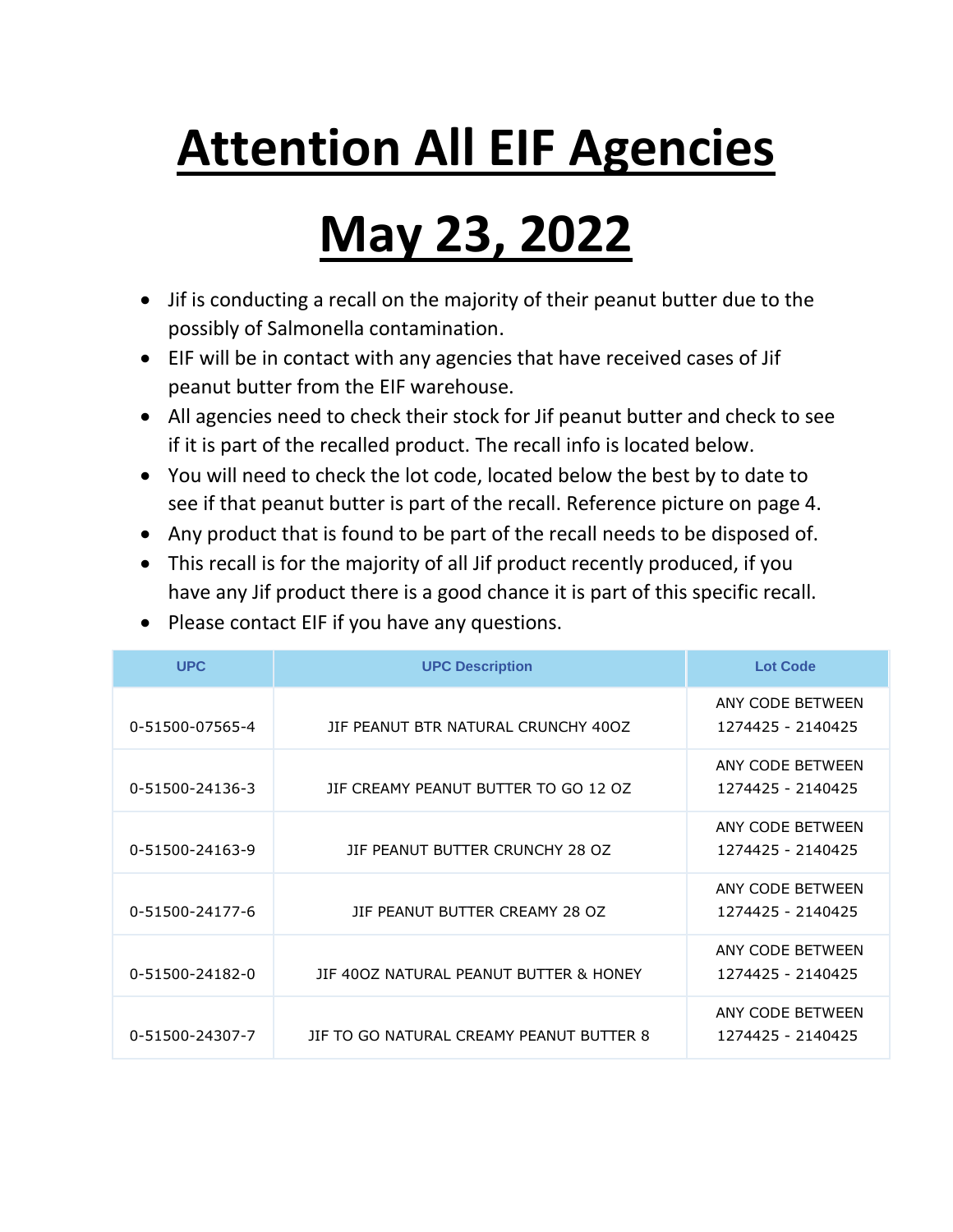| 0-51500-24321-3 | JIF NATURAL CREAMY PEANUT BUTTER 400Z    | ANY CODE BETWEEN<br>1274425 - 2140425 |
|-----------------|------------------------------------------|---------------------------------------|
| 0-51500-24322-0 | JIF NATURAL CREAMY PEANUT BUTTER 28 OZ   | ANY CODE BETWEEN<br>1274425 - 2140425 |
| 0-51500-24331-2 | JIF CREAMY PEANUT BUTTER 64 OZ           | ANY CODE BETWEEN<br>1274425 - 2140425 |
| 0-51500-24540-8 | JIF NO ADDED SUGAR 15.5 OZ               | ANY CODE BETWEEN<br>1274425 - 2140425 |
| 0-51500-24545-3 | JIF SQUEEZE 13 OZ                        | ANY CODE BETWEEN<br>1274425 - 2140425 |
| 0-51500-24548-4 | JIF PNUT BUTTER NO ADDED SUGAR 33.50Z    | ANY CODE BETWEEN<br>1274425 - 2140425 |
| 0-51500-24572-9 | JIF NATURAL PNT BUTTER SQUEEZE 13 OZ     | ANY CODE BETWEEN<br>1274425 - 2140425 |
| 0-51500-24769-3 | JIF CREAMY PEANUTBUTTER TWINPK 400Z      | ANY CODE BETWEEN<br>1274425 - 2140425 |
| 0-51500-24776-1 | JIF CRUNCHY PEANUT BUTTER TWINPACK 40 OZ | ANY CODE BETWEEN<br>1274425 - 2140425 |
| 0-51500-25499-8 | JIF CREAMY RF PEANUT BUTTER 40 OZ        | ANY CODE BETWEEN<br>1274425 - 2140425 |
| 0-51500-25516-2 | JIF CREAMY PEANUT BUTTER 16 OZ           | ANY CODE BETWEEN<br>1274425 - 2140425 |
| 0-51500-25518-6 | JIF CREAMY REDUCED FAT PEANUT BUTTER 16  | ANY CODE BETWEEN<br>1274425 - 2140425 |
| 0-51500-25530-8 | JIF CREAMY OMEGA-3 PEANUT BUTTER 16OZ    | ANY CODE BETWEEN<br>1274425 - 2140425 |
| 0-51500-25537-7 | JIF EXTRA CRUNCHY PEANUT BUTTER 16 OZ    | ANY CODE BETWEEN<br>1274425 - 2140425 |
| 0-51500-25542-1 | JIF NATURAL PEANUT BUTTER CREAMY TWIN PA | ANY CODE BETWEEN<br>1274425 - 2140425 |
| 0-51500-25565-0 | JIF NATURAL CREAMY PEANUT BUTTER 16 OZ   | ANY CODE BETWEEN<br>1274425 - 2140425 |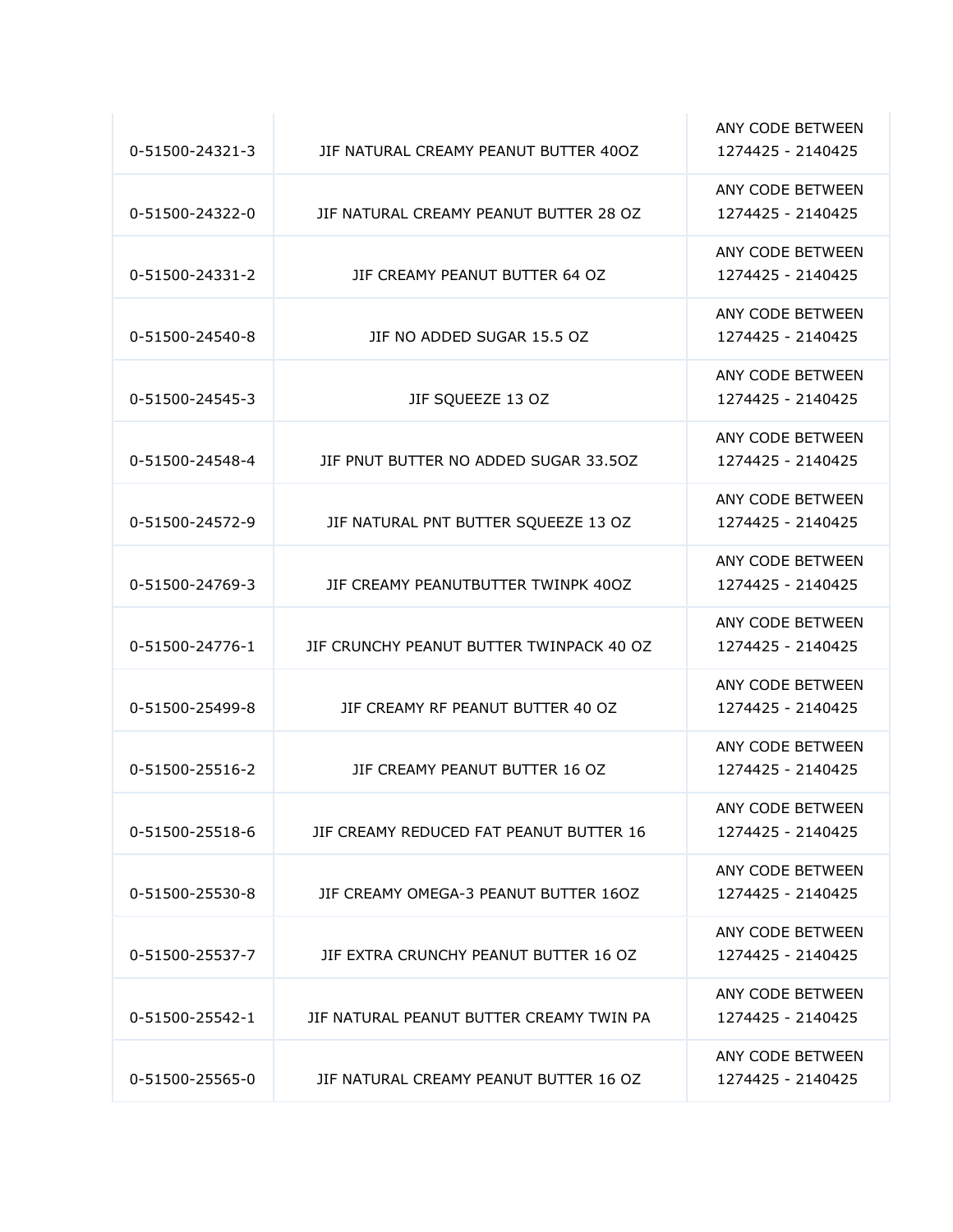| 0-51500-25574-2 | JIF NATURAL CRUNCHY PEANUT BUTTER 16 OZ  | ANY CODE BETWEEN<br>1274425 - 2140425 |
|-----------------|------------------------------------------|---------------------------------------|
| 0-51500-25578-0 | JIF NATURAL CREAMY PNUT BTR AND HONEY 16 | ANY CODE BETWEEN<br>1274425 - 2140425 |
| 0-51500-72001-1 | IF CREAMY PEANUT BUTTER 40 OZ            | ANY CODE BETWEEN<br>1274425 - 2140425 |
| 0-51500-72002-8 | THE EXTRA CRUNCHY PEANUT BUTTER 40 OZ    | ANY CODE BETWEEN<br>1274425 - 2140425 |